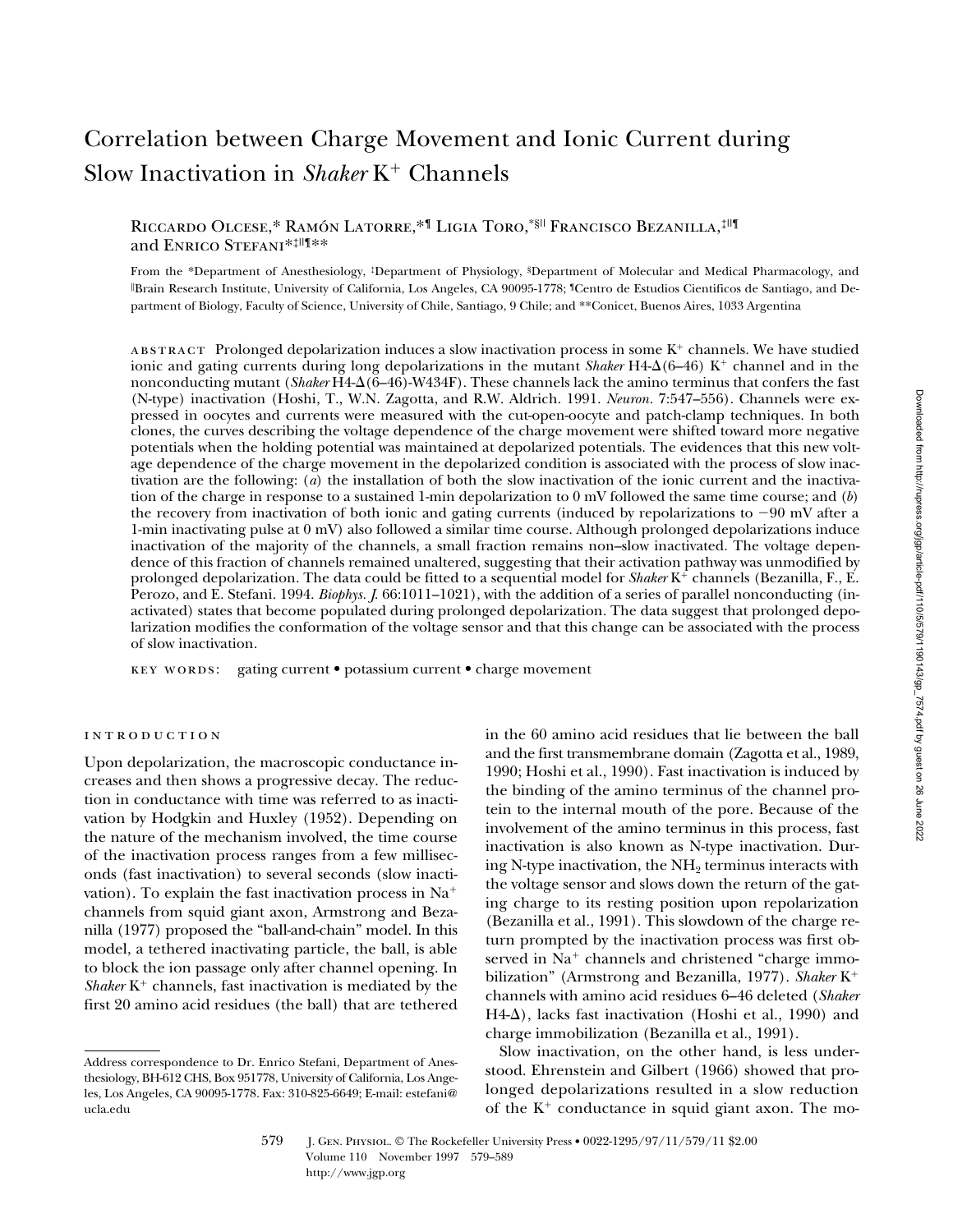lecular mechanism of this process can be studied in *Shaker* K<sup>1</sup> channels lacking fast inactivation (*Shaker* H4-D) since they show a relatively voltage insensitive slow decrease in channel open probability as a result of prolonged depolarizations (Hoshi et al., 1991; Choi et al., 1991; Yellen et al., 1994; Liu et al., 1996). Since point mutations in the carboxyl terminus of the channel (S6 transmembrane segment) affect slow inactivation, this process is commonly denominated C-type inactivation (Hoshi et al., 1991; López-Barneo et al., 1993) and is produced by a cooperative mechanism (Panyi et al., 1993; Ogielska et al., 1995). However, mutations in regions other than the S6 segment (for example, in the pore region) can also dramatically alter the inactivation time course (López-Barneo et al., 1993; De Biasi et al., 1993). These results strongly suggest the presence of more than one molecular mechanism in determining the rate of channel inactivation. In those cases in which pore (P) residues in  $K^+$  channels are involved in determining the inactivation kinetics, the process has been referred to as P-type inactivation (De Biasi et al., 1993).

The present study, previously presented in abstract form (Olcese et al., 1994, 1995), further investigated the nature of the effect of prolonged depolarization on the ionic conductance and correlates these effects on ionic current with effects on gating current in the *Shaker*  $H4-\Delta K^+$  channel. Prolonged depolarization produced changes in the voltage dependence of the charge movement similar to the ones described by Bezanilla et al. (1982) for the  $Na<sup>+</sup>$  channel in squid giant axon. Charge immobilization, as a consequence of long depolarization, has also been reported for the human  $K^+$  channel Kv1.5 (Fedida et al., 1996).

## materials and methods

#### *Molecular Biology and Oocyte Injection*

cDNA encoding for *Shaker* H4 K<sup>+</sup> channel (Kamb et al., 1987) lacking the amino acids 6–46 to remove the fast inactivation (*Shaker*  $H4-\Delta$ ) was used for measurements of ionic and gating currents (Hoshi et al., 1990). For gating current measurements in the corresponding nonconducting mutant, the mutant *Shaker* H4-D W434F (Perozo et al., 1993) was used.

24 h before cRNA injection, *Xenopus laevis* oocytes (stage V–VI) were treated with collagenase (200 U/ml; GIBCO BRL, Gaithersburg, MD) in a  $Ca^{2+}$ -free solution to remove the follicular layer. Oocytes were injected with 50 nl cRNA  $1 \mu g / \mu l$  suspended in water using a "nano-injector" (Drummond Scientific Co., Broomall, PA) and maintained at 18°C in modified Barth's solution containing (mM): 100 NaCl, 2 KCl, 1.8 CaCl<sub>2</sub>, 1 MgCl<sub>2</sub>, 5 Na-HEPES (pH 7.6), and 50 mg/ml gentamicin.

## *Gating and Ionic Current Recording*

Gating and ionic currents were recorded 1–7 d after injection using the cut-open oocyte Vaseline gap voltage clamp (COVG) (Stefani et al., 1994) and conventional cell-attached patch clamp techniques. Methanesulphonic acid  $(MES)^1$  was the main anion in the recording external solutions. In the cut-open oocyte technique, the external solutions were (mM):  $107$  Na-MES,  $2$  Ca-(MES)<sub>2</sub>, 10 Na-HEPES (isotonic Na-MES),  $107$  K-MES,  $2$  Ca-(MES)<sub>2</sub>,  $10$  Na-HEPES (isotonic K-MES) or 110 *N*-methylglucamine-methanesulphonate (NMG-MES),  $2 \text{ Ca-(MES)}_2$ ,  $10 \text{ NMG-HEPES}$  (isotonic NMG-MES Ca-MES 2). The internal solution contained (mM): 110 K-glutamate, 10 K-HEPES. The oocytes were  $K^+$  depleted by internal perfusion of the oocyte with a solution containing (mM): 110 NMG-MES, 10 NMG-HEPES, 10  $(NMG)_{2}$ -EGTA (isotonic NMG-MES). The perfusion  $(1 \text{ ml/h})$  was attained introducing a 20–50 mm glass pipette connected to a syringe pump in the lower part of the oocyte. Standard solution for the intracellular recording micropipette was (mM): 2,700 Na-MES, 10 NaCl. Low access resistance to the oocyte interior was obtained by permeabilizing the oocyte with 0.1% saponin. For the experiments in cell-attached configuration, after the removal of the vitelline membrane, the oocytes were  $K^+$  depleted in a solution containing  $(mM)$ : 110 CsMES, 2 MgCl<sub>2</sub>, 10 Cs-HEPES (isotonic Cs-MES). To speed up the intracellular  $K^+$  replacement by  $Cs^+$ , the oocyte membrane was damaged at various places with a thin needle. Patch pipettes were filled with  $(mM)$ : 110 Cs-MES, 2 CaCl<sub>2</sub>, 10 Cs-HEPES (isotonic Cs-MES CaCl<sub>2</sub> 2). All recording and perfusion solutions were buffered at pH 7.0 with 10 mM HEPES. All experiments were performed at room temperature of 22–24°C.

In most cases, gating currents were recorded unsubtracted. Linear components were analogically compensated at positive potentials (20–40 mV) where the membrane capacity becomes voltage independent. This is also the case in slow-inactivated channels in which the charge–voltage curve was shifted to more negative potentials.  $P/-4$  subtracting protocol (Bezanilla and Armstrong, 1977) from a positive holding potential (20 mV) was used for some of the experiments describing the time course of charge inactivation. The filter frequency was 1/5 the sampling frequency.

## *Modeling*

The model-fitting procedure was implemented using the parameter optimization program SCoP (Simulation Resource, Inc., Barren Springs, MI). We used a state kinetic model, expressed as a system of differential equations, with discrete transitions occurring between states. The transition rates between the horizontal lines of states (see Fig. 10 *A*) were exponential functions of the potential as predicted by the Eyring theory. The vertical transitions are assumed to be voltage independent.

## **RESULTS**

## *Ionic Current Inactivation*

Fig. 1, *A* and *B* shows the time course of the current for *Shaker* H4 and *Shaker* H4- $\Delta$  for a series of depolarizing pulses of 50-ms duration. *Shaker* H4 displays a fast decay of the ionic current with a time constant of a few milliseconds (Fig. 1 *A*). In the mutant *Shaker*  $H4-\Delta$ , under the same experimental conditions and time scale, the ionic current is maintained during the pulse (Fig. 1 *B*). However, in the same deletion-mutant *Shaker* H4- $\Delta$ ,

<sup>1</sup>*Abbreviations used in this paper:* COVG, cut-open oocyte Vaseline gap voltage clamp; G-V, conductance–voltage; HP, holding potential; MES, methanesulphonic acid; NMG-MES, *N*-methylglucamine-MES.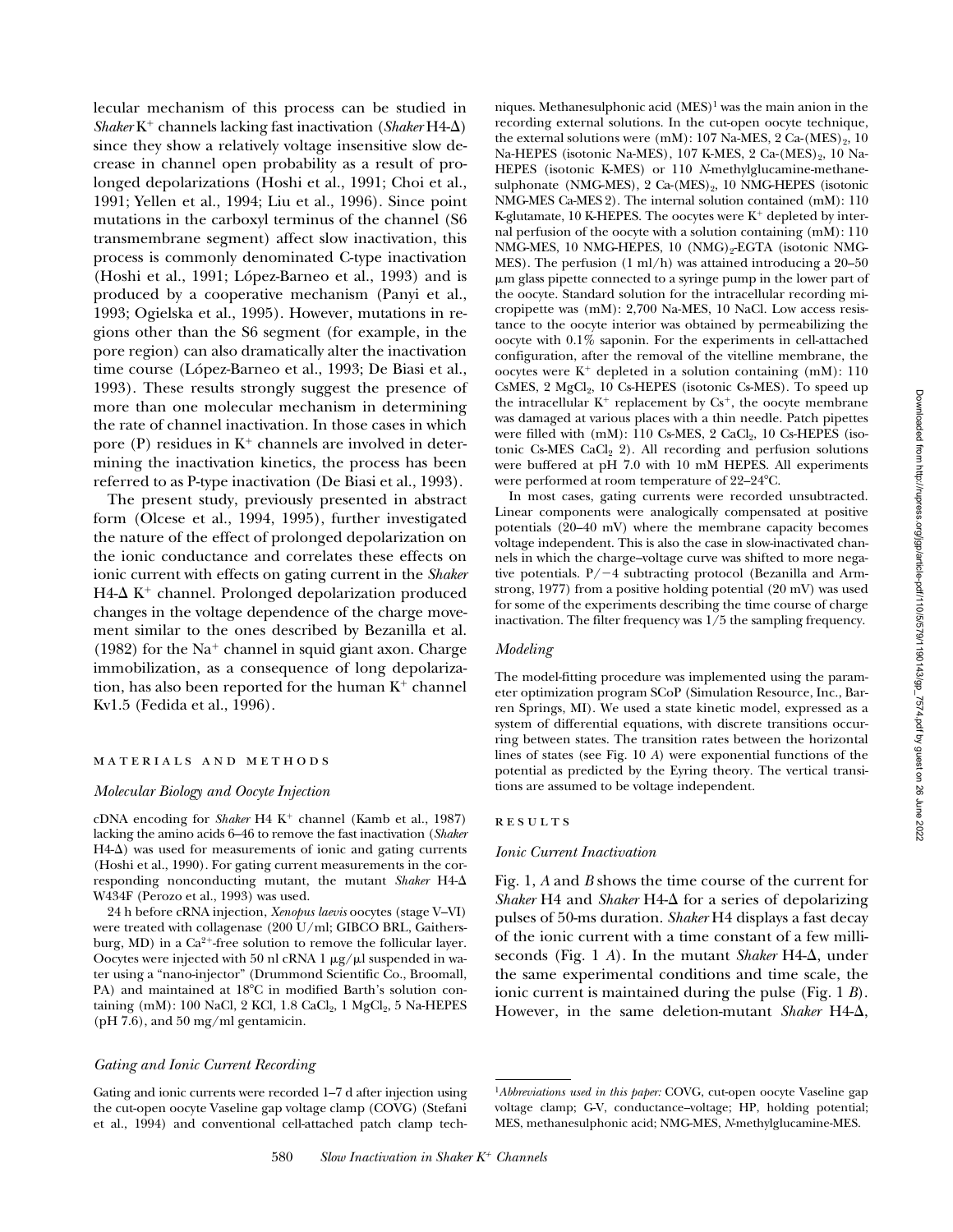

Figure 1. N- and C-type inactivation in *Shaker* channels. (*A*) *Shaker H4*: pulses from  $-60$  to 10 mV in 10-mV steps. Note the fast decay of the K<sup>+</sup> current due to the N-type inactivation. (*B*) *Shaker* H4- $\Delta$ : pulses from  $-80$  to 30 mV in 10-mV steps. The deletion of the amino acids 6–46 (*Shaker H4-* $\Delta$ ) completely removes the fast inactivating properties of the channel.  $(C)$  *Shaker*  $H4-\Delta$ : long pulses (18 s) from  $-40$  to 20 mV in 10-mV steps. Long depolarizing pulses make evident the presence of a slow inactivation process. COVG technique, external isotonic Na-MES.

longer depolarizations make evident a slow inactivation process with a time constant of several seconds (Fig. 1 *C*).

Fig. 2 shows a typical experiment to measure the steady state voltage dependence of the slow inactivation pro-





FIGURE 2. Steady state inactivation properties of *Shaker* H4-D. (*A*) Effect of the HP  $(-70 \text{ and }$  $-30$  mV) on  $K^+$  currents recorded with the COVG technique in isotonic K-MES. Pulses between  $-70$  and 17 mV in 3-mV steps from the tested HP were applied. Tail currents were measured at the end of these pulses at a repolarization potential to  $-50$ mV. The oocyte was maintained at each holding potential for 1 min before running the stimulating protocol with low frequency stimulating pulses to prevent their effect on the inactivation (e.g., a pulse every 1 s at  $-70$  mV and every 5 s at 0 mV HPs). Linear components were subtracted after the stimulating run with P/1 from a subtracting holding potential 70 mV more negative than the tested HP and were between  $-140$  and  $-53$  mV with 3-mV increments. (*B*) G-V curves with the protocol shown in *A* from the

same oocyte at different HPs:  $\blacklozenge$ ,  $-90$ ;  $\Box$ ,  $-70$ ;  $\blacksquare$ ,  $-60$ ;  $\triangle$ ,  $-50$ ;  $\blacktriangle$ ,  $-40$ ;  $\bigcirc$ ,  $-30$  mV. (*C*) Normalized G-V curves. (D) Steady state inactivation curve obtained from tail current amplitude at  $-50$  mV after a depolarizing pulse to  $-1$  mV. Experimental points were fitted to  $G_m$  $G_{\text{min}} + G_{\text{max}}/(1 + \exp[-z(V_{1/2} - V_{\text{m}})F/RT]$ . The fitted values were:  $G_{\text{max}} = 0.17$  mS,  $G_{\text{min}} = 0.007$  mS,  $V_{1/2} = -38.5$  mV and  $z = 7.2$ .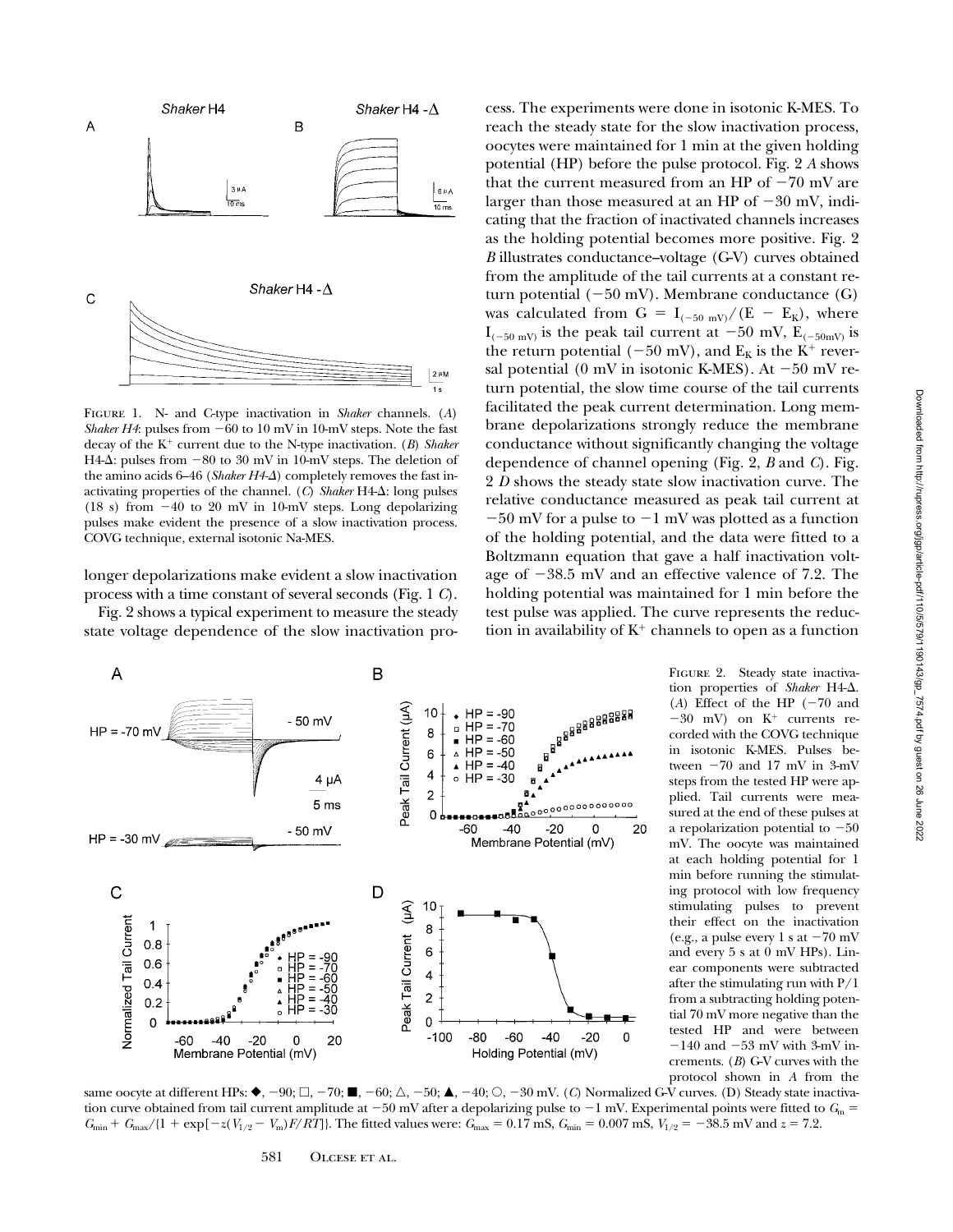# *Charge Movement from "Slow Inactivated" Channels*

Measurements of charge movement make it possible to explore the voltage-dependent characteristics of the different protein conformations that give origin to the closed states that lead to channel opening. We used gating current measurements as a tool to investigate how the activation pathway of the slow inactivated  $Shaker H4- \Delta K$  channels was altered. Using the cut-open oocyte voltage clamp and giant macropatch techniques in  $K^+$ -depleted oocytes, we measured gating current uncontaminated by ionic currents. Oocytes expressing *Shaker*  $H4-\Delta$  were  $K^+$  depleted by internal perfusion with NMG-MES (see MATERIALS AND METHODS). Fig. 3, *A* and *B* show selected gating current traces evoked by the indicated pulse potentials, from different holding potentials  $(-90 \text{ mV}, \text{Fig. 3 } A \text{ and } 0 \text{ mV}, \text{Fig. 3 } B)$ . The charge moved during the voltage steps, calculated by integrating the ON gating current, is plotted as a function of the pulse potential (Q-V) in Fig. 3, *C* and *D*. Q-V curves for different holding potentials were constructed from the charge measured immediately after the voltage steps (ON gating current). These measurements should minimize some charge recovery that may occur during repolarizing pulses from depolarized holding

potentials. To obtain a more direct comparison of the Q-V curves obtained with the different holding potentials, in Fig. 3 *D* we have plotted the absolute values of the charge. The total amount of charge that moves in control conditions  $(-90 \text{ mV HP})$  and after slow inactivation (0 mV HP) is the same. However, the Q-V curve generated by the channels in the inactivated state (0 mV HP) was shifted by  $\sim$ 50 mV to the left along the voltage axis when compared with the Q-V curve obtained from the noninactivated channels  $(-90 \text{ mV HP})$ . The shift in the Q-V curve indicates that, when the charge returns from the inactivated state after prolonged depolarization, it sees a different energy landscape than the charge moving in normally polarized channels from closed states to the open state. In kinetic terms, this means that the charge movement from the inactivated state does not follow the same kinetic pathway as when the charge moves from the closed to the open state.

# *Charge Movement after Prolonged Depolarization in the Nonconducting Shaker H4-*D*-W434F*

The shift toward more negative potentials of the Q-V curve, induced by long depolarizations, is also present in the nonconducting clone *Shaker* H4- $\Delta$ -W434F. For comparison with the conducting clone *Shaker*  $H4-\Delta$  in the same ionic conditions, oocytes expressing the mutant channel were also  $K^+$  depleted, and the internal medium replaced with 120 mM NMG-MES. Fig. 4, *A*



582 Slow Inactivation in Shaker K<sup>+</sup> Channels

FIGURE 3. Gating currents from  $-90$  and 0 mV HPs in the conducting *Shaker*  $\Delta$ . The oocyte interior was perfused with isotonic NMG-MES up to the complete elimination of  $K^+$  currents. The external solution was isotonic NMG-MES Ca-(MES)<sub>9</sub>. Unsubtracted gating currents; linear components were analogically compensated with the amplifier transient cancellation at 20 mV HP. (*A* and *B*) Current traces from  $-90$  and 0 mV HP, respectively. The cell was maintained at 0 mV HP for 1 min; pulse stimulation was every 1 s at 0 mV and every  $0.5$  s at  $-90$  mV HP. (*C*) Q-V curves obtained by integrating the ON gating currents to different test potentials from  $-90$  ( $\blacksquare$ ) and 0 ( $\blacksquare$ ) mV HP. (D) Q-V curves from *C* replotted defining  $Q = 0$  at the extreme negative potential for both HPs. The total charge moved is the same at both HPs, but holding the membrane potential at 0 mV induces an  $\sim$ 50-mV shift to more negative potentials of the Q-V curve.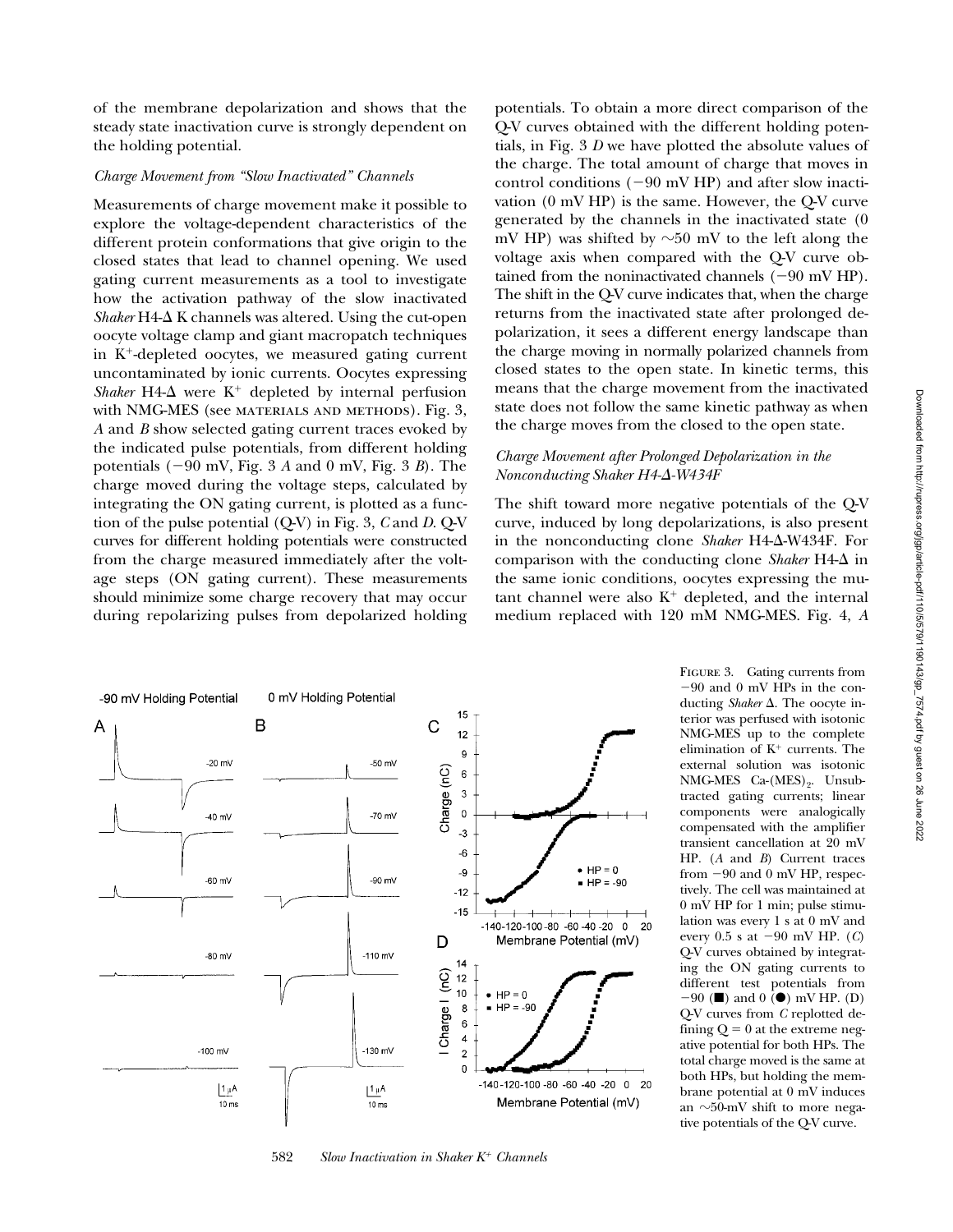and *B* show representative gating current traces for the Shaker H4- $\Delta$ -W434F channel. The traces were recorded during voltage steps to the indicated potentials from  $-90$  (Fig. 4 *A*) and 0 (Fig. 4 *B*) mV holding potential. The Q-V curve of the slow inactivated channels (0 mV HP) is clearly shifted toward more negative potentials compared with that obtained from  $-90$  mV HP (Fig. 4) *C*). The midpoints of the two Q-V curves are  $\sim$ 25 mV apart. Interestingly, in both the conducting and the nonconducting clones, the voltage dependence of their charge movements when at hyperpolarized potentials was very similar (Bezanilla et al., 1991; compare Figs. 3 *D* and 4 *C*) and both have a left-shifted Q-V curve after a long depolarization. In *Shaker* H4- $\Delta$ , the left shift of the Q-V obtained from a holding potential of 0 mV is  $\sim$ 20 mV more negative than in *Shaker* H4-Δ-W434F.



FIGURE 4. Gating currents from  $-90$  and 0 mV HP in the nonconducting mutant *Shaker*  $\Delta$ -W434F. Same protocol and ionic conditions as in Fig. 3, *A* and *B*. Unsubtracted gating currents from 290 and 0 mV HP, respectively. (*C*) Q-V curve with the absolute charge values. The total charge moved is the same at both HPs. Holding the membrane potential at  $0$  mV induces an  $\sim$ 25-mV shift to the more negative potential of the Q-V curve.

## *Installation of Slow Inactivation*

The shift to more negative potentials of the Q-V curve in slow inactivated channels could be explained as the conversion of channels from a "permissive" form (available for activation) to a "reluctant" conformation. In the reluctant (inactivated) conformation, the voltage sensor moves under a different voltage dependence than the permissive conformation. We propose here that the gating charge conversion occurring during long depolarizations is related to the slow inactivation process. To test this hypothesis, we compared the time course of the charge conversion with the time course of the slow inactivation of the current at the same potential. In Fig. 5 *A*, the membrane potential was held at  $-90$  mV for at least 1 min to fully recover all the channels from inactivation. Inactivating prepulses of different duration to 0 mV were applied before a test pulse from 0 to  $-60$  mV. It is clear that the gating current at  $-60$  mV is reduced as the prepulse is made longer (Fig. 5 *A*). To quantify the effect of the prepulse, the integral of the ON gating current normalized to the maximum charge (Fig. 5  $C$ ,  $\bullet$ ) was plotted as a function of the prepulse duration.

As the inactivating prepulse becomes longer, the Q-V curve progressively shifts to the left, approaching the position of the Q-V curve obtained after 1 min at 0 mV HP (steady state) (Fig. 4  $C$ ,  $\bullet$ ). Therefore, the charge reduction reflects the speed of the shift of the Q-V curve in depolarizing conditions. There is no charge reduction, but only a change in its voltage dependence.

To compare the establishment of the charge conversion with the conduction inactivation, we measured the slow decay of the  $K^+$  current due to slow inactivation during 1-min depolarizing pulse at 0 mV in the conducting clone (Fig. 5 *B*). At the end of the pulse, the ionic conductance was reduced by  $\sim 85\%$  due to the slow inactivation. The normalized ionic current decay was plotted (Fig. 5 *C, thick trace*) along with the normalized charge in Fig. 5 *C*. Both processes can be reasonably well fitted simultaneously by the sum of two exponential functions with the same time constants  $(τ)$  for ionic and gating current inactivation of 4.1 and 24 s.

## *Recovery from Slow Inactivation*

The recovery of the charge movement and ionic current were measured after a 1-min preconditioning pulse to 0 mV that drove most of the channels into a slow inactivated state. Then, repolarizing pulses of different duration to  $-90$  mV were delivered, allowing different times of recovery at this potential. The recovery of the charge and the ionic current as a function of the duration of the  $-90$  mV pulse was measured with a test pulse from  $-90$  to  $+20$  mV. The recovery of the slow inactivated charge was measured by integrating the ON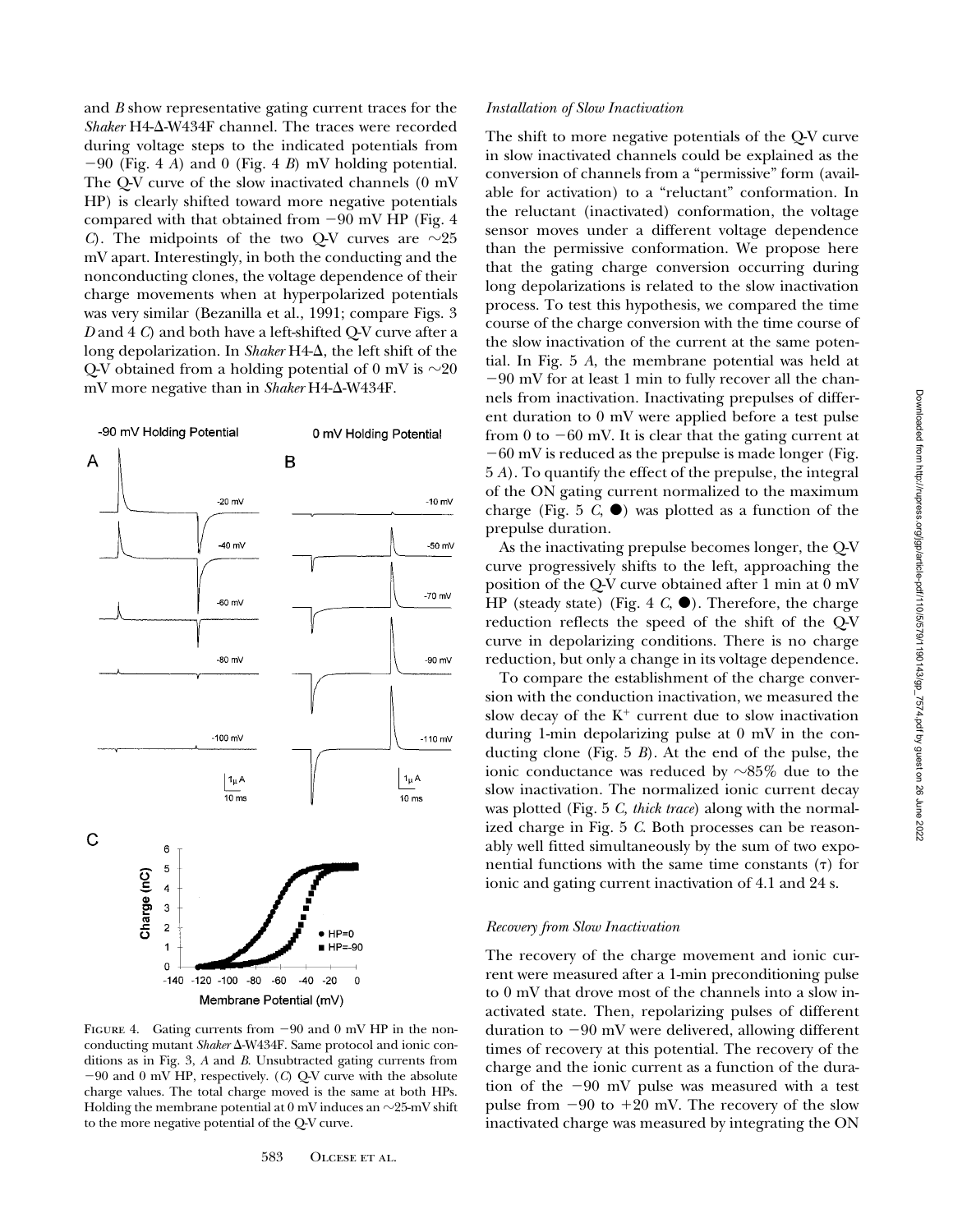

FIGURE 5. Correlation between the time course of installation of C-type inactivation and time course of changes in charge movement. (*A*) Shaker H4-Δ-W434F upper trace is the pulse protocol, remaining traces are unsubtracted gating currents. Linear components were analogically compensated with the amplifier transient cancellation at 20 mV HP. Numbers preceding the traces are the duration of the conditioning pulse to 0 mV. The  $-90$  mV HP was held for 1 min between each stimulating pulse to fully recover from the inactivation. Note that increasing the duration of the conditioning pulse to 0 mV induces a reduction in the charge movement measured for a pulse from 0 to  $-60$  mV. (*B*) Shaker  $H4-\Delta$ . Time course of the ionic current during 1-min depolarizing pulse to 0 mV. (*C, symbols*) Normalized charge movement (from  $0$  to  $-60$  mV, from records of the type shown in *A* as a function of the inactivating prepulse. (*wide trace*) Time course of ionic current during a pulse to 0 mV (as shown in *B*). Data are normalized to their min-

ima and maxima and fitted to the sum of two exponential functions (*narrow trace*) constraining the two time constants to be the same for ionic and gating current data:  $\tau_{\text{fast}} = 4.1$  s,  $\tau_{\text{slow}} = 24$  s. The ratios between the fast and slow components for charge movement and ionic current were 2.15 and 3.7, respectively. COVG technique in external isotonic Na-MES. Error bars are SEM ( $n = 6$ ).

gating current during the test pulse. ON gating current increased progressively depending on the duration of the recovery interval (Fig. 6 *A*). In this case, the charge increase reflects the shift towards the right along the voltage axis of the Q-V curve. An identical protocol was used to monitor the recovery of the ionic current (Fig. 6 *B*). As it was described for the installation of slow inactivation, a tight correlation between the time courses of charge and ionic current recovery was found. Experimental points describing the recovery of both charge



Figure 6. Correlation between the time course of recovery of slow inactivation and of changes in charge movement. (*A*) *Shaker* H4- $\Delta$ -W434F. Upper trace is the pulse protocol, remaining traces are unsubtracted gating currents. Linear components were analogically compensated with the amplifier transient cancellation at 20 mV HP. Numbers preceding the traces are the duration of the conditioning pulse to  $-90$  mV. The 0 mV HP was held for 1 min between each stimulating pulse to fully slow inactivate the channels. Note that increasing the duration of the conditioning pulse to  $-90$  mV induces an increase of the charge movement measured for a pulse from  $-90$  to  $-20$  mV. (*B*) Shaker H4- $\Delta$ . Similar protocol as in *A* to investigate the recovery of the ionic current from slow inactivation. Upper trace is the pulse protocol, re-

maining traces are unsubtracted K<sup>+</sup> currents for a test pulse from  $-90$  to  $-20$  mV. The durations of the conditioning pulses to  $-90$  mV are shown next to the traces. (*C*) Simultaneous fit to normalized charge movement (from  $-90$  to  $-20$  mV as in *A*) and ionic current during the same voltage step as shown in *B*. Averaged data ( $\bullet$ , charge,  $n = 3$ ; and  $\blacktriangle$ , ionic current,  $n = 3$ ) were fitted to the sum of two exponential functions with the same two time constants but with different amplitudes:  $\tau_{\text{fast}} = 0.01$  s,  $\tau_{\text{slow}} = 1.1$  s. The ratios between the fast and slow components for charge movement and ionic current were 0.46 and 0.43, respectively. Data points are normalized to their minima and maxima. COVG technique in external isotonic Na-MES.

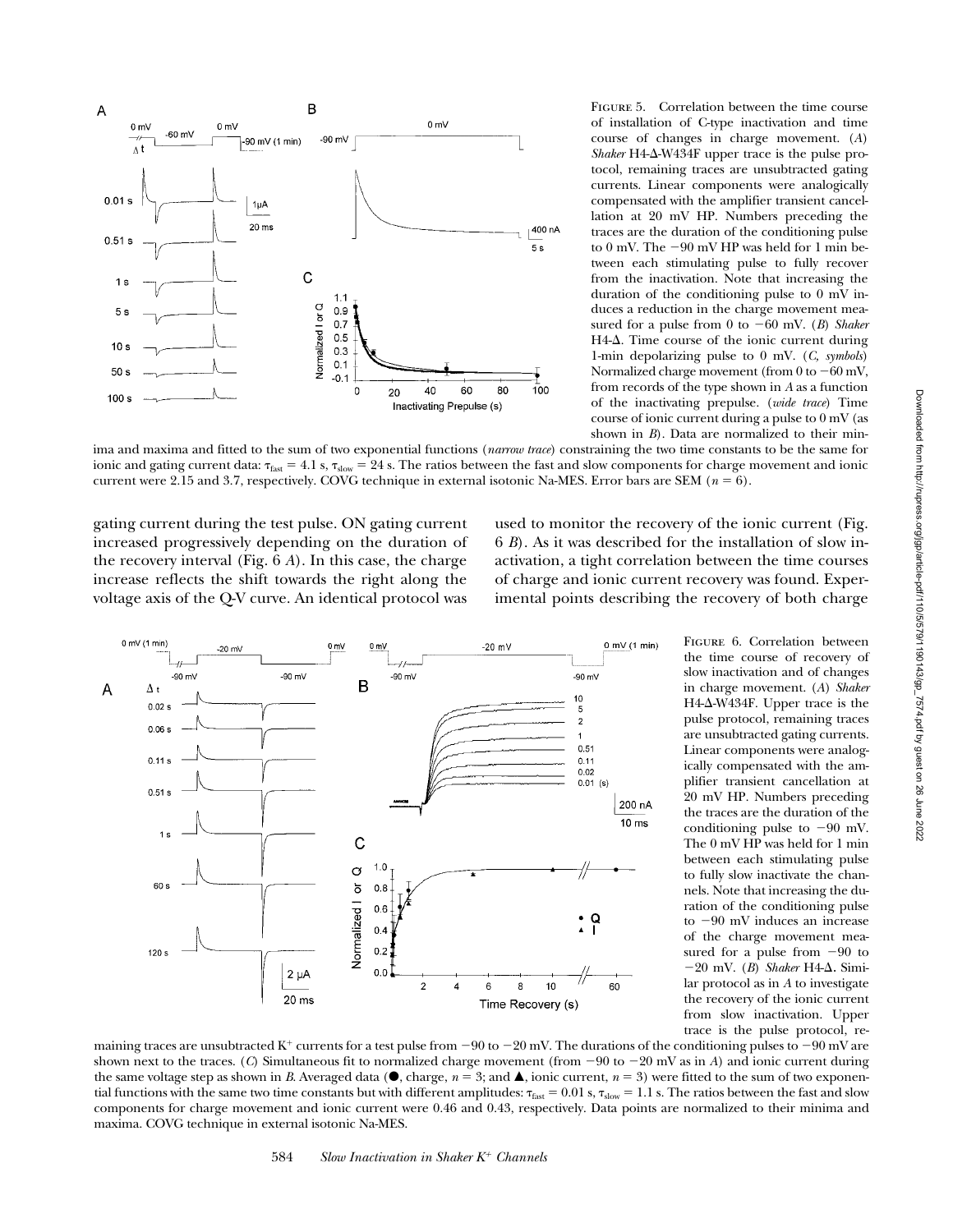



FIGURE 7.  $Cs^+$  currents in *Shaker* H4- $\Delta$ . (*A*) Membrane currents in cell-attached mode from an oocyte in which the internal medium was equilibrated with isotonic Cs-MES. The pipette was filled with isotonic 2 mM Cs-MES CaCl<sub>2</sub>,  $-90$  mV HP. Pulse protocol  $(tob)$ : pulses were from  $-80$  to 60 mV in 20-mV increments. Linear components were subtracted with  $P/-4$  protocol from  $-90$  mV subtracting HP. (*B*) I-V relationship from the experiment in *A*. The reversal potential for  $Cs^+$  is 0 mV.

and ionic current could be well fitted simultaneously to the sum of two exponential functions with the same time constants. The two  $\tau$  obtained by the fit were 0.01 and 1.1 s (Fig. 6 *C*), indicating that the recovery from slow inactivation at  $-90$  mV in *Shaker* H4- $\Delta$  channel is a much faster process than the installation at 0 mV.

We measured the recovery of charge movement and ionic conductance simultaneously in the conducting clone *Shaker*  $H4-\Delta$  to give further support to the hypothesis that the changes in charge movement are correlated to the slow inactivation of the channel. In this case, we took advantage of the low permeability of *Shaker*  $H4-\Delta$  channels to  $Cs^+$  to record at the same time gating and ionic current of the same order of magnitude.  $Cs^+$  currents were recorded in cell attached patches under symmetrical isotonic Cs-MES in permeabilized oocytes. We confirmed that in external  $Cs<sup>+</sup>$ slow inactivation is still present (López-Barneo et al., 1993). The complete exchange of the internal oocyte medium with the bath solution (isotonic Cs-MES) was checked measuring the reversal potential of the ionic current. Fig. 7 *A* shows the currents elicited under these conditions and Fig. 7 *B* shows the current to volt-

FIGURE 8. Ionic and gating current of *Shaker* H4- $\Delta$  recover from slow inactivation with the same course. Same conditions as in Fig. 7. (*A*) Current traces in isotonic Cs-MES obtained pulsing to the reversal potential for  $Cs^+$  (0 mV). The channels were inactivated at  $0$  mV for 1 min and recovered with different pulse duration to  $-90$ mV. Note that increasing the duration of the conditioning pulse to  $-90$  mV produces an increase of the charge movement measured for a pulse from  $-90$  to 0 mV, and a parallel increase in the tail current at the repolarizing potential  $(-90 \text{ mV})$ . (*B*) Time course of the recovery of ionic current and gating charge. Simultaneous fit to normalized charge movement (from  $-90$  to 0 mV as in *A*) and peak tail current during the repolarization to  $-90$  mV. Data (ionic current  $\bullet$  and charge  $\blacktriangle$ , normalized to their minima and maxima) were fitted to the sum of two exponential functions (*continuous line*) with the same time constants and different amplitudes:  $\tau_{\text{fast}} = 0.28$  s,  $\tau_{\text{slow}} = 6.47$  s. The ratios between the fast and slow components for charge movement and ionic current were 2.33 and 1.35, respectively.

age (I-V) curve, confirming the symmetry between the internal and the pipette solutions containing isotonic  $Cs$ -MES with  $2 \text{ mM } CaCl<sub>2</sub>$ . Pulsing to the reversal potential for  $Cs^+$  (0 mV in our conditions, see I-V curve in Fig. 7 *B*), the only outward current elicited is the gating current (Fig. 8 *A*) (Noceti et al., 1996). However, at the end of the pulse the driving force for the repolarization to  $-90$  mV favors a large inward  $Cs<sup>+</sup>$  tail current that is proportional to the number of channels open at the end of the depolarizing pulse together with a small contamination of the OFF gating current (Fig. 8 *A*). After a 1-min depolarization to 0 mV, we measured the recovery from inactivation after repolarizations of different duration at  $-90$  mV. The current traces in Fig. 8  $A$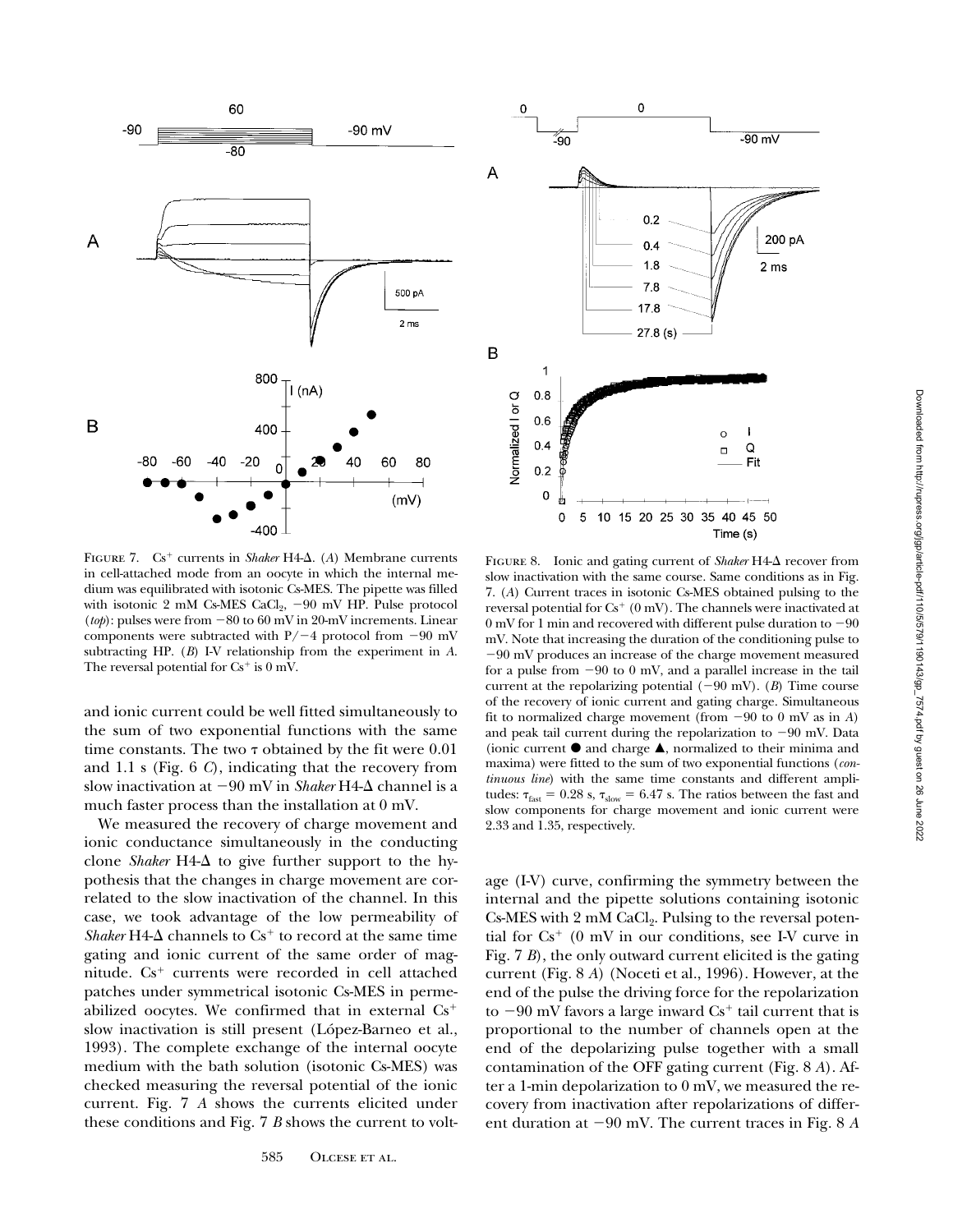

Figure 9. Effect of intermediate holding potentials on the charge movement. COVG technique in isotonic Na-MES. (*A*) Normalized  $Q(V)$  curves from the same oocyte obtained from HPs ranging from  $-90$  to  $0$  mV as indicated. Continuous lines are the fits to a sum of two Boltzmann distributions in the form of:  $Q_{on}/Q_{max} = Q_1/Q_{max}/(1 + \exp[z_1(V_{half} - Vm)F/RT]) + Q_2/Q_{max}/(1 + \exp[z_2(V_{2half} - Vm)F/RT])$ where  $Q_{\text{max}}$  is the maximum charge movement,  $Q_1$  and  $Q_2$  are the amplitudes of the charge components,  $z_1$  and  $z_2$  are the effective valences and  $V_{\text{Inalf}}$  and  $V_{\text{2half}}$ , the respective half activation potentials; *F*, *R*, and *T* are the usual thermodynamic constants. The fitting was performed to obtain the same effective valences  $(z_1 \text{ and } z_2)$  for all the Q-V curves and different amplitude and half activation potentials. The effective valences (*z*) were 2.9 for the first, more negative component, and 4.4 for the second component of the Q-Vs. The half activation potentials  $(V_{\text{half}}$  and  $V_{\text{2half}})$  and the amplitudes  $Q_1$  and  $Q_2$  for all the Q-V curves are plotted as a function of the holding potential in *B* and *C*, respectively. \*Data points are from a different oocyte.

show that both charge movement (transient outward current) and membrane conductance (tail current) recover as the recovering time to  $-90$  mV increases. The time course of the recovery for the charge and the ionic current, plotted in Fig. 8 *B*, follow a very similar time course. Both recoveries were fitted simultaneously to the sum of two exponential functions with different weights ( $\tau_{\text{fast}} = 0.28$  s, and  $\tau_{\text{slow}} = 6.47$  s).

*Relative Proportion of the Reluctant and Compliant Components in the Q-V Curves Is a Function of the Holding Potential*

We explored the effect of intermediate depolarizations on the voltage dependence of the charge movement. Holding potentials ranging between  $-90$  and 0 mV were applied to evaluate their effects on the charge movement. The holding potential was maintained for at least 1 min before voltage stepping. Fig. 9 *A* shows Q-V curves obtained in the same oocyte and at different holding potentials. The gating charge movement was quantified by fitting two Boltzmann distributions (*Q*1 and *Q*2).

$$
Q(V) = Q_1 / \{ 1 + \exp[(V_1 - V) z_1 F / RT] \} +Q_2 / \{ 1 + \exp[(V_2 - V) z_2 F / RT] \},
$$
 (1)

where  $V_1$  and  $V_2$  are the midpoints and  $z_1$  and  $z_2$  are the effective valences for gating charge components *Q*1 and  $Q_2$ , respectively. All the Q-V curves could be simultaneously fitted with the same effective valences,  $z_1$  and  $z_2$ , and with different relative amplitudes for the two com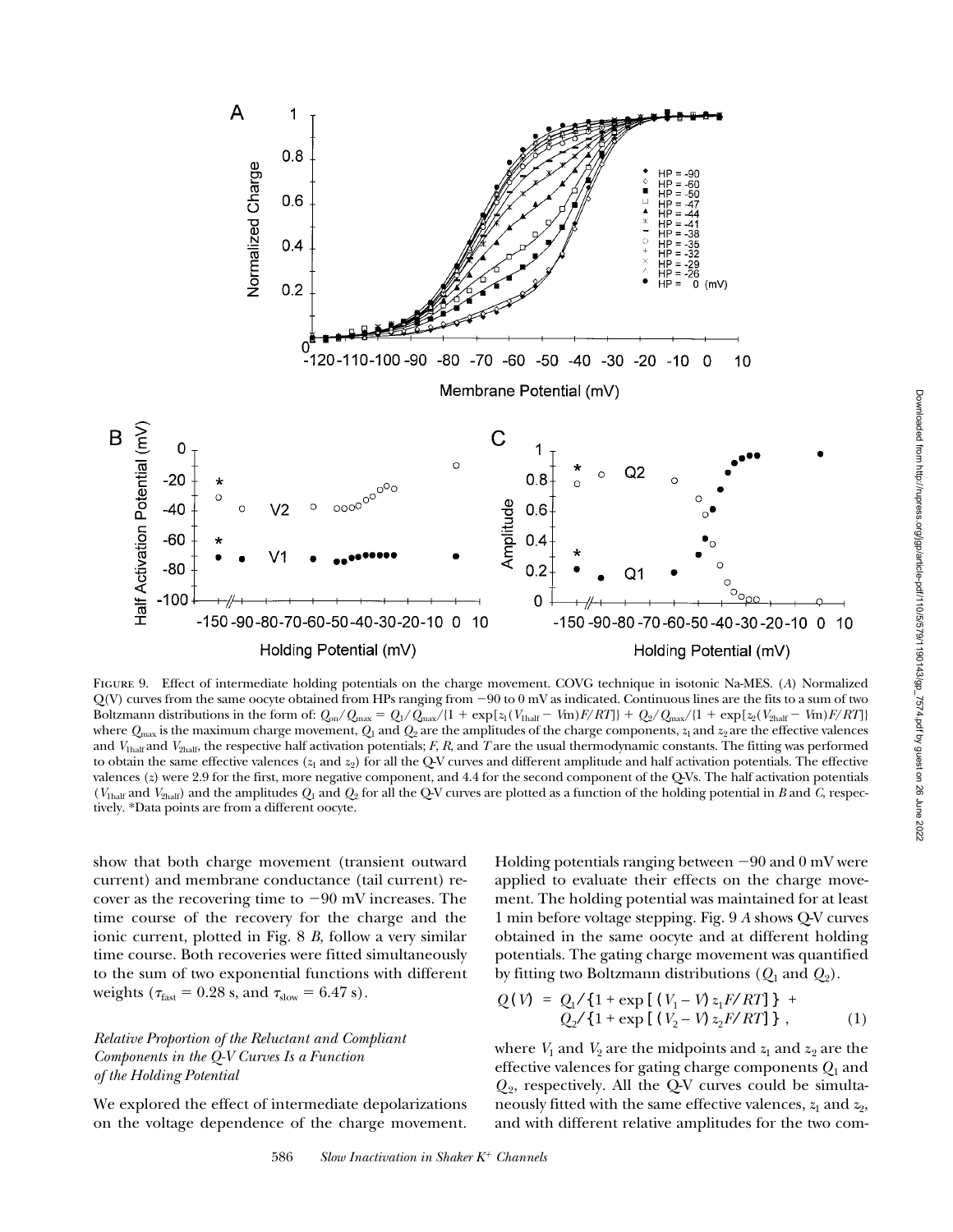ponents of the Q-V curves: the best fit gave  $z_1 = 2.94$ ,  $z_2$  = 4.43. At hyperpolarized holding potentials more negative than  $-60$  mV, the Q-V curves show a smaller component that corresponds to the movement of *Q*<sup>1</sup>  $(\sim]15-20\%$  of the total charge) with a shallower voltage dependence  $(z_1 = 2.94)$  and a second larger component  $(Q_2)$  with higher voltage dependence  $(z_2 = 4.43)$ (Stefani et al., 1994). Raising the HP more positive than  $-50$  mV (i.e., increasing the population of the slow inactivated channels), the Q-V curves start shifting toward the left along the voltage axis. The half activation potential ( $V_1$ ) of  $Q_1$  was  $\sim$  -70 mV for all holding potentials showing a very small sensitivity to the HP, while for  $Q_2$  half activation potential  $(V_2)$  was less negative for holding potentials more positive than  $-40$  mV (Fig. 9 *B*). The changes in the Q-V curves with different holding potentials was mainly due to changes in the relative amplitudes of the components  $Q_1$  and  $Q_2$ .  $Q_1$  increased as the HP was made more positive and it reached almost 100% of the amplitude of the total charge movement for HP more positive than  $-30$  mV (Fig. 9 *C*). At the intermediate holding potentials, between  $-30$  and  $-50$  mV,  $\sim 50\%$  of the channels are inactivated (Fig. 2 *D*), and in this voltage range a clear separation between  $Q_1$  and  $Q_2$  is observed with  $\sim 0.5$ relative amplitude. The change in relative amplitudes of  $Q_1$  and  $Q_2$  as the HP is made more positive is most economically explained on the basis of an increase in the population of channels that are slow inactivated.

## DISCUSSION

Yellen et al. (1994) and Liu et al. (1996) have shown that slow inactivation involves a structural rearrangement of the outer mouth of the *Shaker*  $K^+$  channel. Changes in the protein structure are likely expected to modify the position and the mutual interactions of the charged domains inside a folded protein. We have shown in this work that long depolarizations modify the voltage dependence of the gating charge movement and that this change appears to be related to the process of slow inactivation. From a molecular point of view, these results can be interpreted as a conformational change of the voltage sensor induced by the slow inactivation process.

We have shown the correlation between the time course of the changes in voltage dependence of the charge movement and the time course of the inactivation during a long depolarization, as well as the recovery of the ionic current and the recovery of the voltage dependence of the charge after a long depolarization. These data support the hypothesis that slow inactivation involves relatively slow changes in the protein structure under depolarizing potentials that modify the "close  $\rightarrow$  open" pathway, enhancing the energy barrier that the protein must overcome to assume a conducting conformation. A consequence of prolonged depolarization is probably the development of new interactions of the voltage sensor within the protein. An evidence of this interaction is easily appreciable considering the Q-V curves at 0 and  $-90$  HP in Fig. 3 *D*: a voltage step from 0 to  $-60$  mV is sufficient to move  $\sim 90\%$  of the charge in the noninactivated channel held at  $-90$ HP (Fig.  $3 D$ ,  $\blacksquare$ ), but if the channel is maintained at 0 mV for a long time (i.e., slow inactivated), the same voltage step is unable to move charge within the recording period (Fig. 3 D,  $\bullet$ ). However, in slow inactivated channels it is possible to move the same amount of total charge, but a voltage step from 0 to  $\sim$  -120 mV is required.

## *Which Type of Inactivation Process Is Associated with the Change in the Voltage Dependence of the Charge Movement?*

In the *Shaker* channel, two types of inactivation have been distinguished on the basis of their structural determinants. A tethered "ball peptide" formed by the first  $20$  amino acids at the NH<sub>2</sub>-terminal end of the channel protein is responsible for the so called N-type inactivation. A second type of inactivation has been named C-type because of its sensitivity to mutations in the S6 transmembrane segment (Hoshi et al., 1991). Recently, C-type inactivation has been used as a synonym of slow inactivation. However, mutations in the pore region can modulate the rate of the inactivation process (Labarca and MacKinnon, 1993; López-Barneo et al., 1993; De Biasi et al., 1993). There is no evidence that C-type inactivation and the one originated by mutations in the pore are the same type of inactivation process from a molecular point of view. The designation "P-type" inactivation has been properly introduced by De Biasi et al. (1993) in describing the effect of a point mutation in the pore region (V369K) of Kv2.1 channels. This mutation resulted in a fast inactivation of the ionic current having different characteristics from Nand C-type inactivation.

It has been proposed that the pore mutant *Shaker* W434F is a constitutively C-inactivated channel (Yan et al., 1996). However, we have shown that the W434F mutation has a normal voltage dependence of the charge movement for  $-90$  mV HP and a left shift on the voltage axis of the Q-V curve after long depolarization at 0 mV. If W434F were a C-inactivated channel, we would expect the position of its Q-V curve to be left shifted when the holding potential was  $-90$  mV. Along with this observation, other *Shaker*  $H4-\Delta$  pore mutants like D447E and D447N  $+$  T449V (Seoh et al., 1996) have the same behavior: despite the lack of conduction, in these mutants the position of the Q-V curves at  $-90$  mV HP is normal and left shifted when the membrane is held at 0 mV for prolonged periods of time. This apparent paradox can be easily resolved by assuming that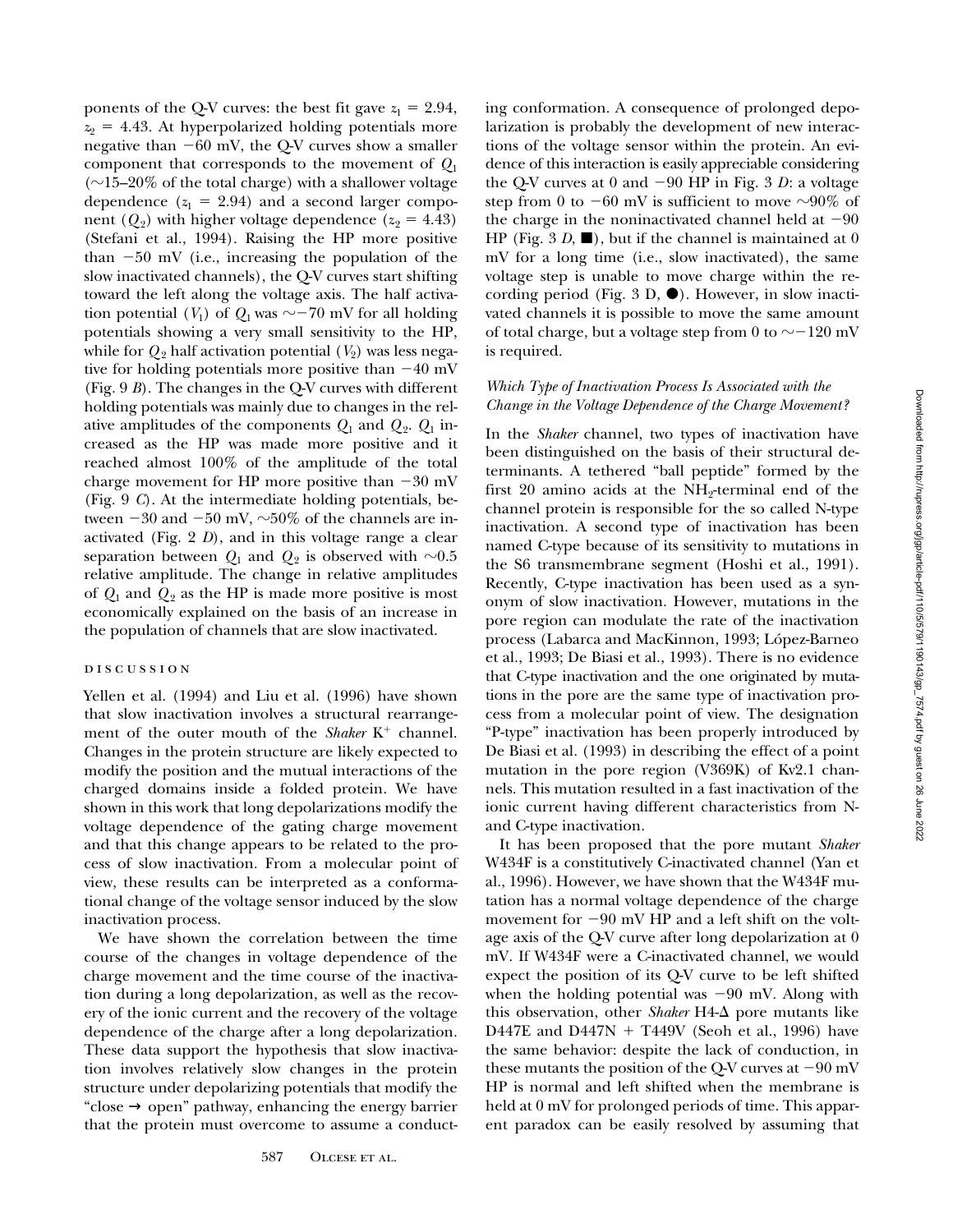there are two distinct slow inactivation processes: Pand C-type and that only C-type inactivation is associated with modifications in the voltage sensor conformation that induces shifts in the Q-V curve.

## *Kinetic Model for the Slow Inactivation*

Most of the kinetic and steady state properties shown here for *Shaker* H4-Δ and *Shaker* H4-Δ-W434F can be reproduced by a simple model (Fig. 10 *A*) based on the one presented by Bezanilla et al. (1982) and that accounts for slow inactivation and Q-V shift for the squid axon  $Na<sup>+</sup> channels.$ 

The model is based on an eight-states sequential model (Bezanilla et al., 1994) to which an equal number of inactivated states (I) were added (Fig. 10 *A*). The elementary rates connecting the upper and the lower rows of states,  $\gamma$  and  $\delta$ , are voltage independent and much smaller than the rates connecting the states of the normal and inactivated modes. Thus, the channel gates with voltage in two modes: the normal mode (Fig. 10 A, *upper row*), and the inactivated mode (Fig. 10 A, *lower row*). The main assumption of this model is that the inactivated states are more stabilized as the channel progresses toward the open state. Specifically, this stabilization has been modelled as an interaction with energy  $W = w/kT$  that is the same in each of the transitions in the lower row. This interaction energy increases the forward rates between the inactivated states by a factor equal to  $exp(W)$ , and the resulting equilibrium constants are represented in the figure as  $K_i exp(W)$ , where i is the state index. Microscopic reversibility requires that the return rates between the inactivated and normal states will be multiplied by  $exp(\Sigma_i W_i)$ , stabilizing the inactivated states in proportion to the proximity of the open state. It is then easy to see that a positive holding potential will stabilize the rightmost inactivated state, and that under these conditions a short repolarization will have a leftward shift of the Q-V curve because the forward rates are increased by a factor exponentially dependent on the interaction energy. When the membrane is extremely hyperpolarized, the channels will be preferentially in the normal mode  $(\delta)$  $\exp[7W] >> \gamma$ . The relatively small value of the interaction energy ( $\sim$ 2.4 kT) could be interpreted in molecular terms as a small and slow conformational change that affects the energy profile encountered by the voltage sensor. Thus, depolarized potentials maintained for prolonged periods of time make the return of the voltage sensor to the resting position more unlikely.

For long and strong depolarizations, the relatively slow population of the inactivated state connected to the open state produces the slow decay of the ionic current. From the inactivated state connected to the open state, the transition back to the open state becomes very unlikely due to the small backward rate constant of



Figure 10. Minimum model fitting the main properties of *Shaker*  $H4-\Delta K$ <sup>+</sup> channel. (*A*) Modified sequential model (Bezanilla et al., 1994) with an additional eight inactivated (I) states. Steady state and kinetic properties were fitted simultaneously to this model. (*B*) The result from the fitting is given for the G-V curves obtained from  $-90$  and 0 mV HP and (*C*) for the charge movement measured from holding potentials  $-90$ ,  $-41$ , and 0 mV. The fit (*thin*) *line*) for the time course of the inactivation of the ionic current at 0 mV is shown in *D*. The value of the parameters used were: equilibrium constants: K<sub>0</sub> = 0.00093, K<sub>1</sub> = 0.03559, K<sub>2</sub> = 0.03649, K<sub>3</sub> = 0.1912; valences (e<sub>0</sub>):  $z_0 = 2.55$ ,  $z_1 = 2.0_1$ ,  $z_2 = 2.87$ ,  $z_3 = 1.27$ ; inactivation rates (s<sup>-1</sup>):  $\gamma = 0.00026$ ,  $\delta = 4.22 \times 10^{-6}$ ; interaction energy (kT units):  $W = 2.427$ .

this transition. After the channel has reached the slow inactivated state, fast repolarizations produce charge movement that reflects the transition among the inactivated states. The transition  $I \rightarrow C$  becomes energetically more probable at hyperpolarized potentials. The new voltage dependence of the slow inactivated charge (experimentally corresponding to the left shifted Q-V curve at depolarized holding potentials) corresponds to the charge movement related to the transitions among the inactivated states in the lower line of the proposed model. For hyperpolarized holding potentials, where no significant slow inactivation is present, the Q-V